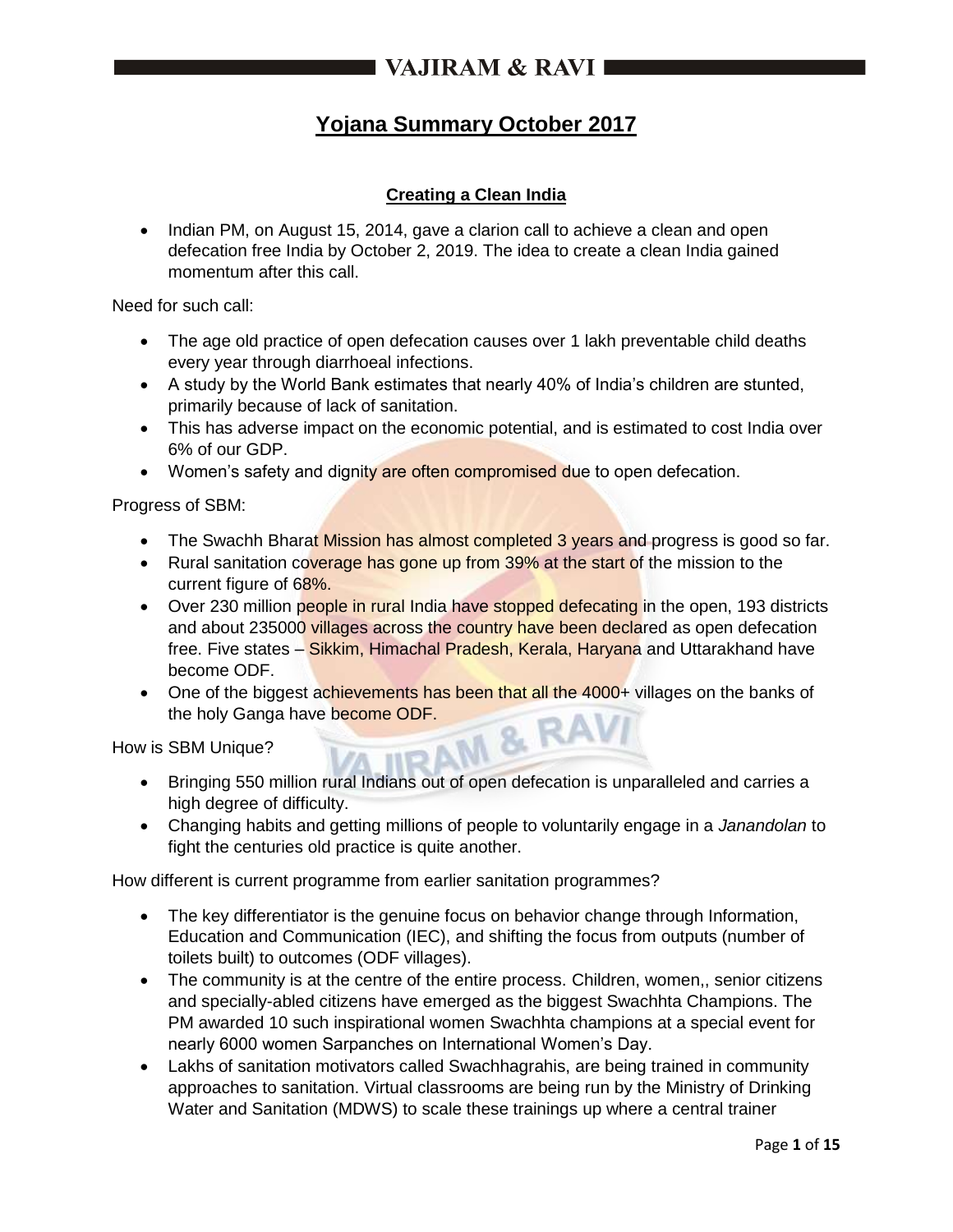interacts with trainees across multiple locations on tools for effective community mobilization and behavior change triggering.

- The SBM aims to have at least one Swachhagrahi per village in India.
- The MDWS and States are attempting to involve locally elected representatives, NGOs, youth organizations etc. to make SBM a Janandolan*.* Mass media is being used to broaden its appeal. Bollywood stars and cricketers are also getting involved.
- Amitabh Bachchan is leading a "Darwaza Bandh" campaign on TV, radio etc. Akshay Kumar has made a blockbuster Bollywood movie on the subject of open defecation – Toilet- EkPrem Katha.
- The focus on timely verification of ODF status is the second big difference between the SBM and previous sanitation programme.
- It also has a fairly robust system of verification at district and state level. At the national level, the MDWS, carries out separate checks as well as also  $3<sup>rd</sup>$  party sample surveys by independent organizations. In June 2017, Quality Council of India conducted a survey and found that usage of toilets across the country was an encouraging 91%.
- Incentive mechanisms are being developed for sustaining ODF, including prioritizing ODF villages for centrally sponsored schemes like piped water supply. Districts are also being ranked under SwachhtaDarpan based on their performance, sustainability and transparency on SBM-G, spurring healthy competition between districts.
- Another very important differentiator is the inclusive focus through management of solid and liquid waste. In fact, waste is now being viewed as a resource, and the name has been re-christened to Solid and Liquid Resource Mangement.

#### SBM is Everyone's Business

- A major step in this direction was taken when initiatives like the Swachh Iconic Places (SIP) and Swachhta Action Plans (SAP) were launched. The SIP has seen identification of 20 iconic places of historical and cultural significance to make them islands of excellence with respect to Swachhta.
- The SAP has successfully gotten all Ministries and Depts. Of GoI to pledge to take up Swachhta and sanitation related activities in their respective sectors. The SBM is probably the only govt. program, which is being integrated with the works of entire govt. machinery.
- Private sector has also been inspired to contribute to the SBM by contributing money under CSR as weel as leveraging their human and managerial resources to help direct implementation of SBM. E.g. – Tata Trusts have hired and sponsored 600 young professionals to work in each district with an aim to take their district towards ODF.

#### SBM becoming a *Janandolan*

- The SBM-G has launched a slew of new initiatives to engage general public with the Swachhta revolution in India.
- The first of these is Swachhathon The Swachh Bharat Hackathon, which invites innovative technology, based solutions to some of the most challenging questions being faced by SBM-G. For example, how to measure usage of toilets in a non-intrusive manner at scale, how to leverage technology to spark behavior change at scale, frugal toilet technology designs for terrains etc.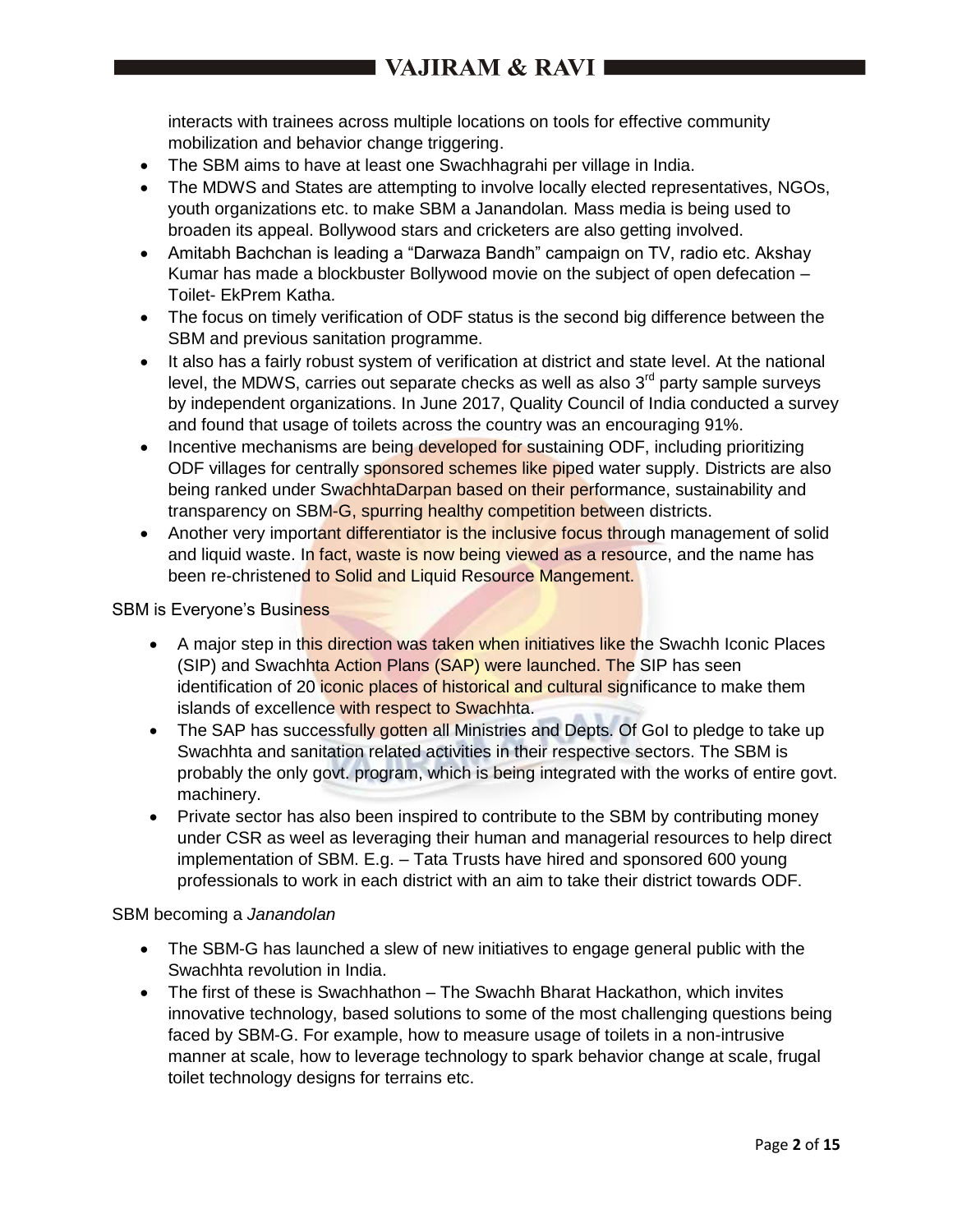• Inspired by Sankalp Se Siddhi initiative, the SBM-G has launched the SwachhSankalp se Swachh Siddhi film, essay and painting competition across India..

## Conclusion:

 There is still a fair way to go but, given the progress made so far, the acceleration expected over the coming months and the active engagement of millions of people, the goal is definitely achievable.

## **Enabling Opportunities for Rural India**

- Indian PM has given a call for Poverty Quit India on completion of the  $75<sup>th</sup>$ year of the Quit India Movement 1942. He has also given a call for a societal mission to do so by 2022.
- Given the fact that nearly 8.85 crore households in rural India reported either a deprivation or were automatically included, the challenge, in sheer number is formidable.
- The Dept. of Rural Development is a major source of public programs (employment, skills, social security, livelihood diversification, road construction, housing, water conservation, solid and liquid resource management etc.).
- If convergent action in other related sectors of health, education, nutrition, skills could be made simultaneously, it is possible to improve the well-being of poor households in a short period of time.
- The challenge of poverty free Gram Panchayats is about exploring the potential for rural transformation by simultaneous interventions to address the multi-dimensionality of poverty. It is this convergent approach that is the thrust under a State led. Mission Antyodaya, a mission to address the multi-dimensionality of poverty.

Intervention on scale

- Rural India has a very large number of households spread over a million habitations and villages. Clearly, the interventions have to be to scale.
- The thrust on placement skills and self-employment skills have facilitated larger economic activities in these areas.
- The convergence of animal husbandry and livelihood diversification has also added additional incomes for households. NFSA's annual subsidy to make rice and wheat available at cheap prices further adds to the food security of poor households.
- The dream of one crore homes for the poor under the Pradhan MnatriAwaasYojanaGramin, connectivity for all eligible rural habitations with all weatherpucca road by March 2019, leveraging over Rs. 60,000 crores annually as Bank Loans for Women SHGs by 2018-19, is possible as resources are available to back the vision.

## Thrust on Water Conservation and Livelihood Security

- Effective water conservation is needed for well-being of the households. It is for this reason that MGNREGS decided to ensure that at least 60% expenditure under the progamme is on agriculture and allied activities.
- States governments are also putting effort towards water conservation. Mukhyamantri Jal SwavalambanAbhiyan in Rajasthan, Neeru-Chettu in Andhra Pradesh, Mission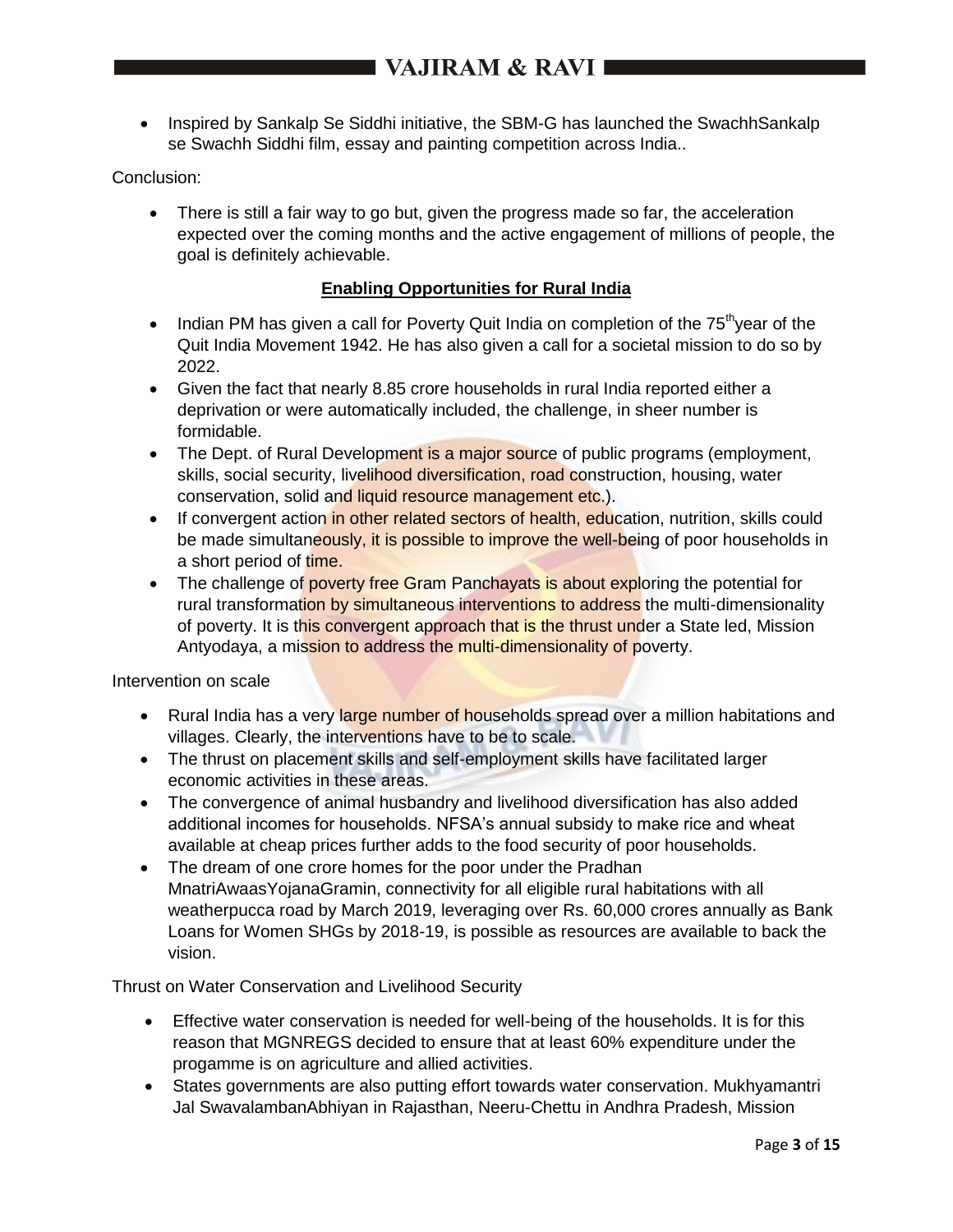Kakatiya in Telangana, JalyuktaShivar and water conservation initiatives in Maharshtra, Dobha farm pond construction in Jharkhand are few examples.

 The new Mission Water Conservation Guidelines in Partnership with the Ministry Of Water Resources and Department of Land Resources, with a thrust on 2264 water distressed Blocks and with a focus on developing technologically sound and scientifically vetted water conservation plans along with capacity building of frontline workers, is going a long way in improving the quality of intervention and its impact.

#### Citizen's Engagement

- Citizen centric approach helps in building accountability. Special efforts were made through Cluster and Panchayat Facilitation Teams in identified backward blocks. The planning exercise under the Intensive Participatory Planning Exercise in 2569 Backward Blocks using SECC deprivation data has also strengthened the partnership with the poorest households.
- The use of citizen centric apps like the Meri Sadak app to get a feedback on roads, awaas soft app for uploading pictures of PMAY Gramin houses, also helped in connecting with households.
- To further the Public Information Campagn, The Dept. is organizing a Gram Samridhi and Swachchta fortnight from 1-15 october 2017 at every Gram panchayat.
- A cell phone based Janata Information System is also being launched whereby every programme in the village concerned can be seen by any villager to improve his/her scrutiny of the programme.
- Similarly a cadre of Social Auditors is being developed from among the Women SHGs after proper training and certification on the social auditing standards that have been notified in consultation with the office of CAG.

Transparency through IT/DBT and use of Adhaar

- 98% wages under MGNREGS and 100% payments under PMAY Gramin are on the IT/DBT platform. The availability of Banking Correspondent or Post Office outlet with micro ATMs at fixed village locations on pre-determined dates, will unlock the power of easy digital transactions on a large scale.
- The Women SHG Community Resource Persons have offered to become BankingCorrespondants or Bank Sakhis and the experience so far is encouraging.

Effective use of Space Technology

- The power of space technology in promoting transparency can be seen in the relentless efforts made to geo tag nearly 2 crore assets created under MGNREGS.
- In PMGSY, space technology has been used for monitoring the alignment of roads, the actual road construction distance, and its success in connecting habitation. It is also being used to check the success of road side plantations through MGNREGS on PMGSY roads.

Leveraging Bank Loans for SHG Women

 While the DeenDayalAntyodayaYojana – National Rural Livelihood Mission (DAY – NRLM) has demonstrated enormous social capital through community mobilization and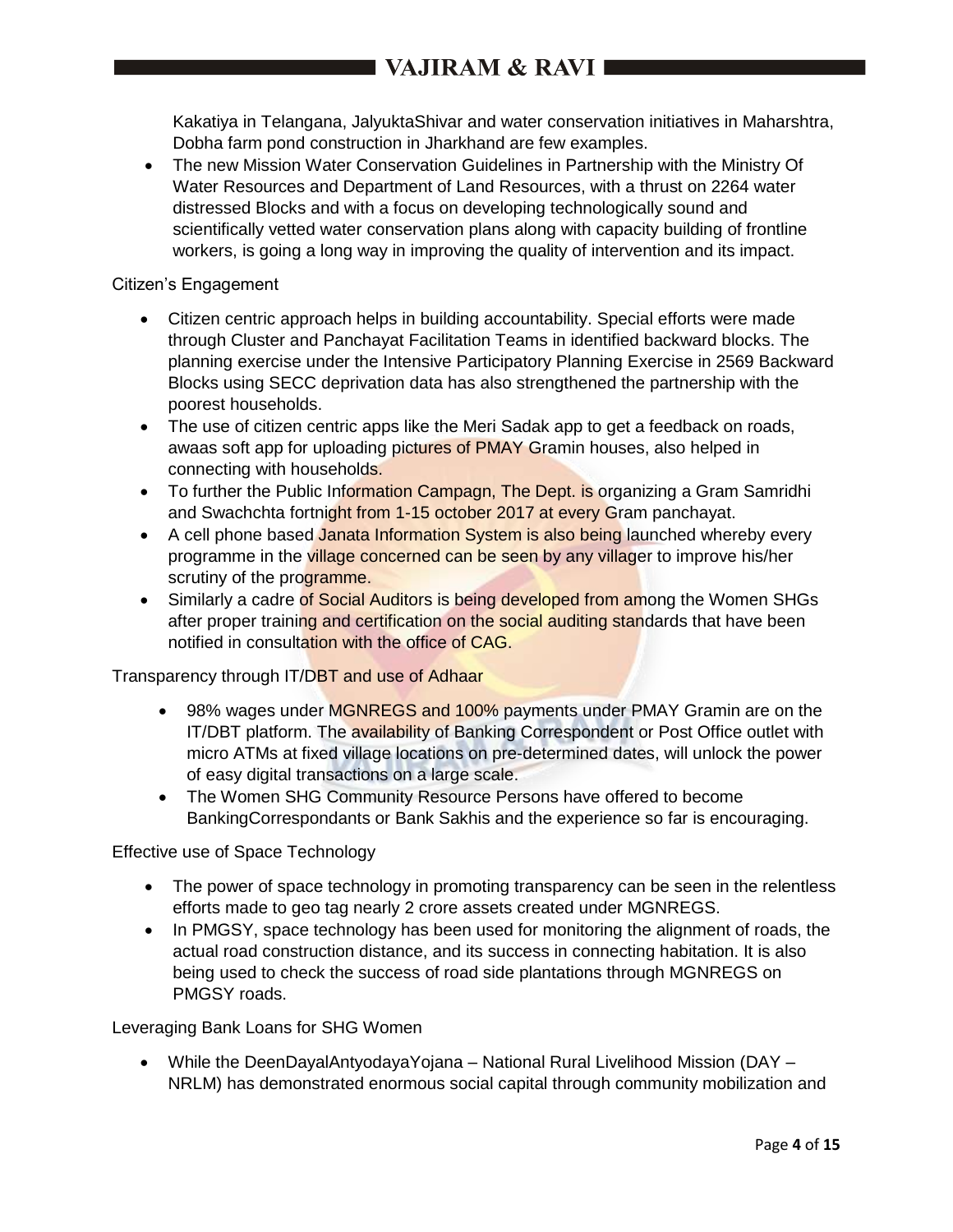group formation, the economic activity development and livelihood diversification needed a thrust.

Speeding up Connectivity

- Road connectivity is transformational in offering new livelihood opportunities to a rural village. It is for this reason a sincere effort has been made to speed up the PMGSY road construction from 70 km/day in 2011-14 to 130 km/day in 2016-17.
- The successful maintenance system of MP and the community maintenance experiment of Uttarakhand is also to be emulated in other States.

## Need Based Skill Upgradation

- The Rural Development Department has been trying to leverage the core strength and programs of concerned departments like Agriculture, Animal Husbandry etc. to provide scalable opportunities for farm and non-farm employment.
- Special training programmes for Barefoot Technicians and Rural Masons aims to reduce over time, the pool of unskilled wage earning households inn the country from the current over 5 crore.

## Promoting Innovations for Transformation

- The Dept. of Rural development is using innovative ideas to address rural problems.
- The Solid Resource Management Programme in over 80% villages of Tamil Nadu, the liquid resource management programme of Maharashtra, AP, Telangana etc. through MGNREGS and DAY NRLM convergence, are all examples of innovations.
- The AajeevikaGrameen Express rural transport scheme, Mission Water Conservation and Rural Road guidelines, the Livelihood in Full Employment (LIFE) initiative under MGNREGS to promote skill development among the MGNREGA workers, are all examples of large scale innovations that have been attempted.

Evidence based Monitoring

- Large scaleprogrammes require systemic approach to monitoring and evaluation for effectiveness. For this, besides institutional monitoring, transparent transaction based MISs, use of geo-tagging of assets to ascertain quality etc. have been started.
- National level Evaluation of Programmes like the IRMA study of DAY-NRLM are other efforts to evaluate interventions.

## **Creating Casteism Free India**

- At times when we are looking towards an India that is united, dignified and developed, casteism is acting as a powerful social and political divisive force, causing social conflicts, effecting stability, peace and harmony, manipulating electoral outcomes and effecting sound legislative and executive decision making.
- The problem has become so severe that not only Hindus, with whom caste system is generally associated, all Indians whether Sikhs, Muslims, Jains, Buddhists even Christians carry some vestige of Caste System.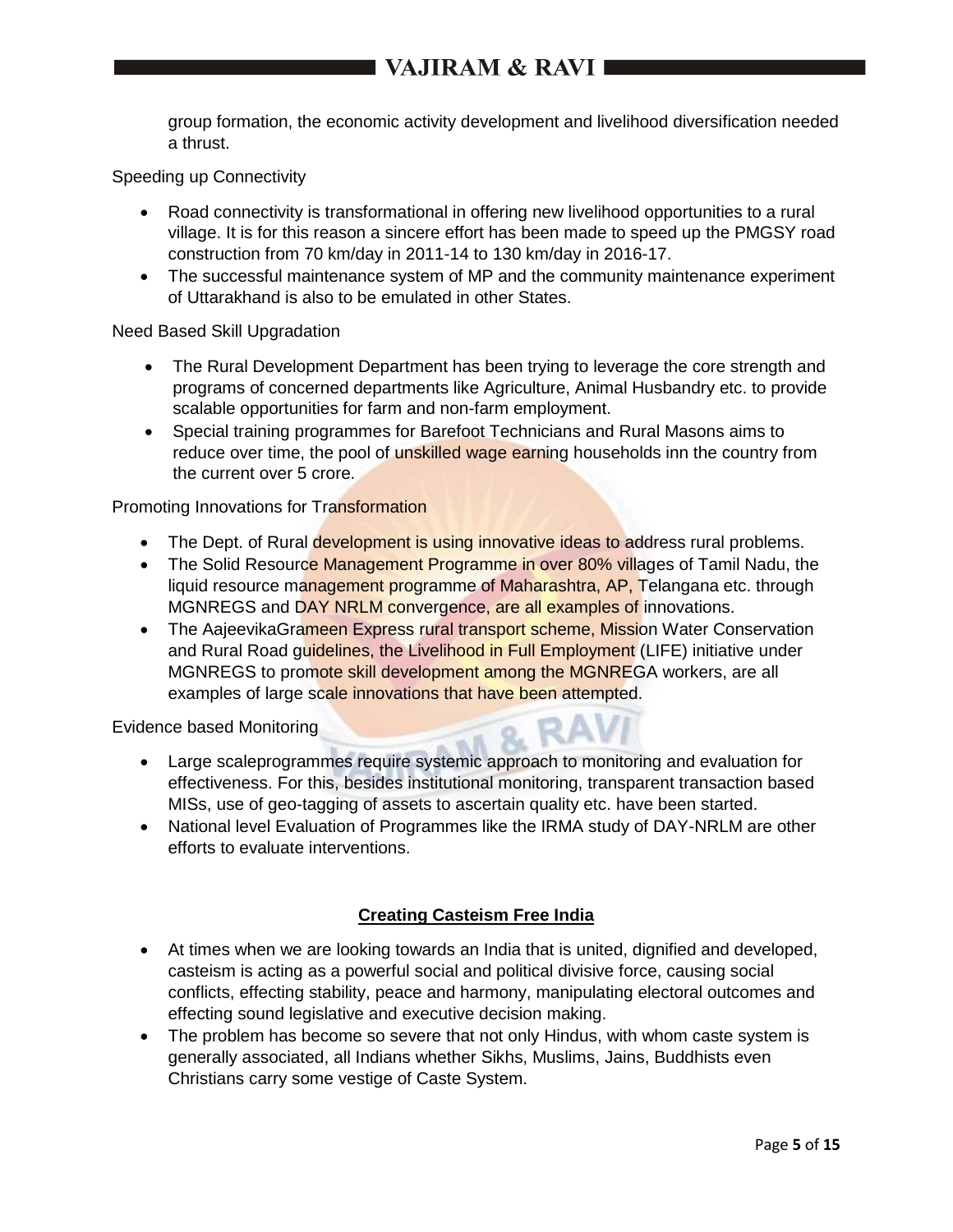Caste System:

- In its most general fundamental aspects, caste can be described as a scriptive system of status and hierarchy. It is a type of social stratification system based gradation of endogamous kinship group with certain considerations of ritual purity reflected inrestrictions on commensality and pollution and associated with traditional occupational specialization.
- It has never been a fixed fact of Indian life but evolving in prevailing socio-political and historical milieus. Before British rule caste affiliations were loose and fluid.

Caste in Colonial Period:

- It was the British colonial rule that treated caste as the institutional key stone of Indian society.Beginning with the first decennial census of 1871, the census became the main instrument of gathering information about the caste system and classifying it.
- Enumeration of population into rigid categories, particularly with 1901 and 1911 census resulted in hardening of caste identities.
- The British institutionalised caste into the working of governmental institutions. Some castes were treated preferentially for certain jobs, like in police and army, whereas some were branded as criminal.
- The immediate effect of this was that it increased caste consciousness and inter caste competition, because now it was possible for caste relations to outgrow its regional constraints and develop caste associations to bargain some concessions from the British Government.

Caste in Independent India

- The 1950 Constitution eliminated caste system, as an instrument of discrimination, restrictions of any kind, particularly the practice of untouchability, through fundamental rights of equality, liberty and freedom.
- Provisions for affirmative action for Scheduled Castes, Scheduled tribes and backward classes were also incorporated in the Constitution.
- During seven decades of independence while the influence of caste has been decreasing in social and economic spheres it has been gaining a stronghold over the field of politics.There has emerged new caste based organisations, growing polarization on caste lines, violence and reservation conflicts.
- The caste system, therefore, began to play a significant role in determining the content and direction of political socialization, mobilization and institutionalization within the framework of democracy. This is in turn has given rise to what is called Casteism.

## Casteism

- It is defined as the tendency of caste or sub-caste group to maximize economic, social and political advantages of its members to the detriment of the other caste members and society as a whole.
- It is also an ideology of political allegiance to a caste group as primary and decisive, leading to blind group loyalty towards one's own caste believing that social, economic and political interests will be fulfilled through that.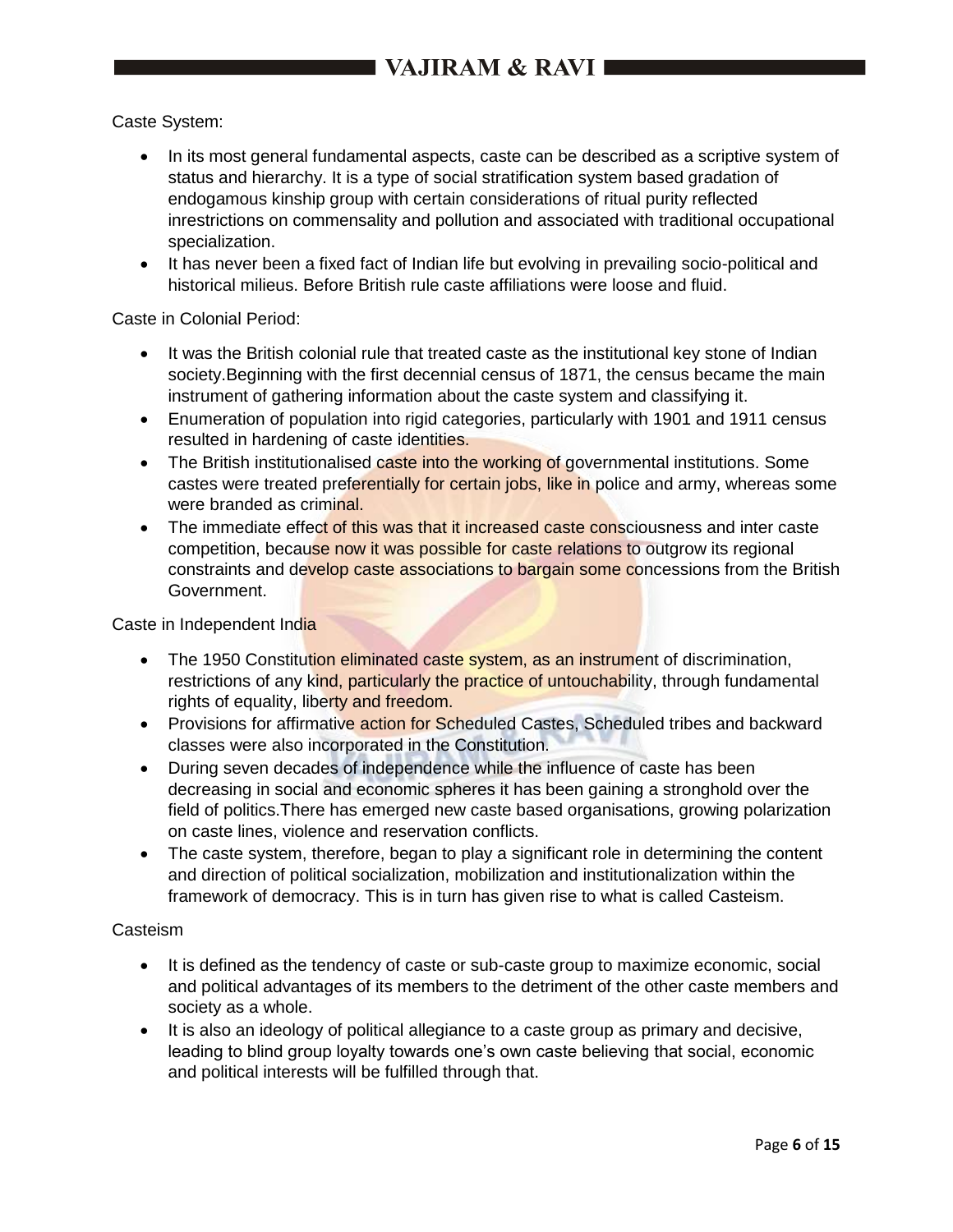Caste is being used also as a pressure group to receive due or undue benefits. An important aspect of this has been pressure for and against quotas.

## Need for elimination

- Casteism has been eating into the socio-economic and political fabric of our society.
- Although, in social spheres caste is slowly dying as modern conditions of life and work have rendered many rigid rituals, beliefs and practice obsolete.
- Another positive aspect is that during the last few years in elections, particularly for Lok Sabha, caste has been put on a back seat, yet there are parties whom caste remains the main plank for mobilization and campaign.
- The first step towards reducing casteism is Education. it includes generation and dissemination of awareness about myths associated with the caste system.
- Removal of socio-cultural inequalities is essential to bring society out of primordial ties.Treating any caste as polluting or low provides a cause for leaders to mobilise them to rise against discrimination. In some cases social and economic inequalities coincide. Most scheduled castes, for instance are poor and deprived.
- Civil society has a great significant role in social and political reforms.
- An important role is that of the Election commissions. It will have to find ways to curb the use of caste. State funding of elections, strict imposition of code of conduct, voter's education etc. can be some means for that.
- Most important is political will and consensus. While almost all political parties are critical of the use and exploitation of caste system in elections, yet at the time of giving tickets and mobilizing voters they co-opt caste leaders.

## **Farmers' Welfare Holds the Key**

- New India is a grand and ambitious vision of GoI, which seeks to transform the country into a prosperous, healthy, educated and a clean and green nation. But to attain these goals in our predominantly agrarian economy, agriculture remains one of the core issues as it provides livelihood support to nearly 55 percent work force and also contributes around 14 percent to national GDP.
- GoI made a strong commitment for doubling farmers' income by 2022. In order to adequately support and fund new schemes and initiatives, Government consistently increased budget allocation to agriculture and rural sector.
- Highest ever food production of nearly 274 million tons during 2016-17 is a testimony to the impact and success of new programmes and policies.

Strategic Moves through Novel Schemes

- Ministry of Agriculture and farmers' welfare has developed a seven point strategic plan to realize the vision of New India by focussing on new agriculture and prosperity of India.
- The strategic plan specifically aims to raise average incomes of agricultural households from Rs. 96,703 in 2015-16 to Rs. 193,400 in 2022-23.
- The strategy broadly focuses on enhancing crop production, slashing cultivation costs and post harvest losses and reform of agriculture markets.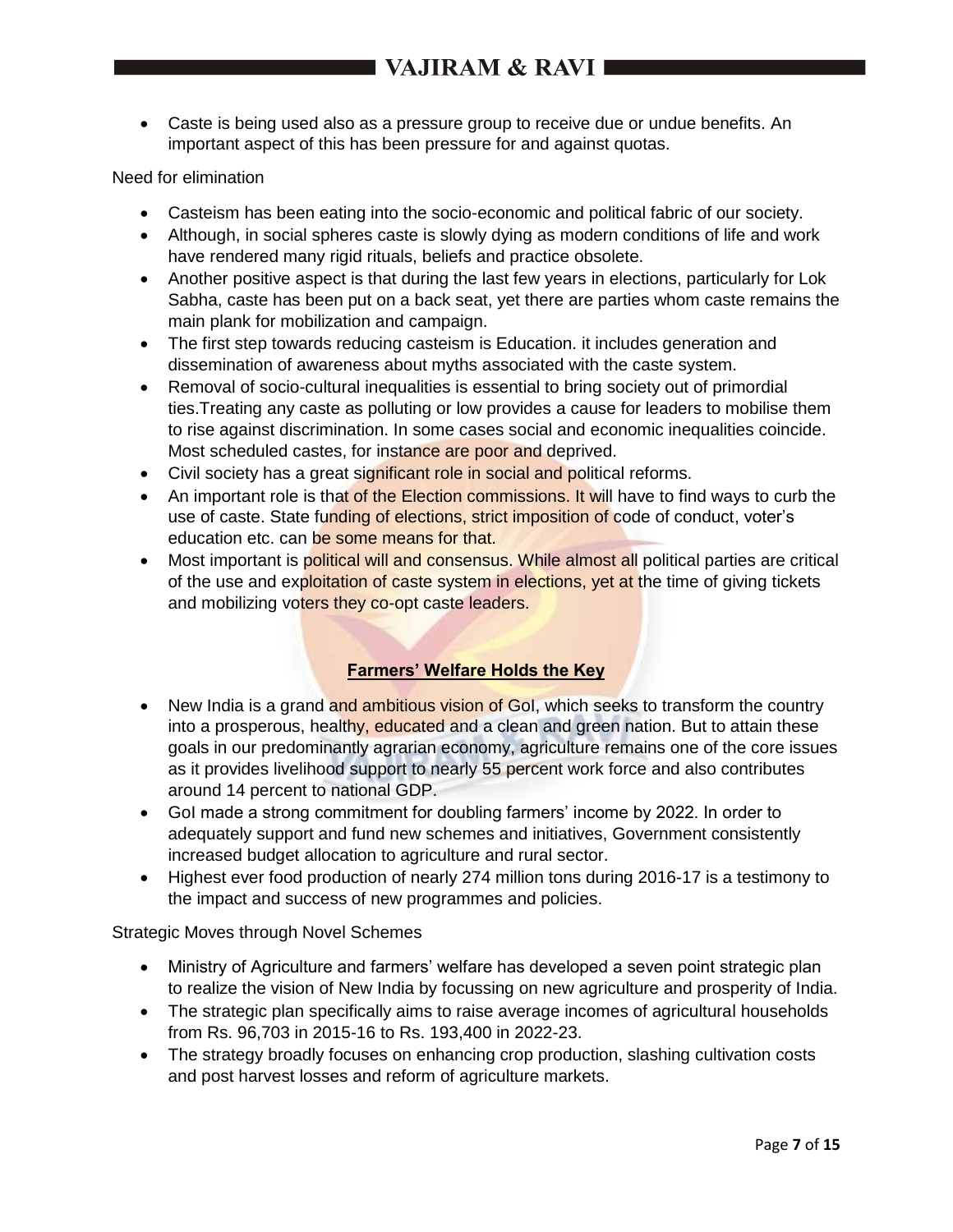# I VAJIRAM & RAVI 1

- Value addition of agriculture produce by farm-gate processing facilities, risk mitigation through crop insurance and disaster relief and promotion of high value sectors, such as horticulture and dairy production, are other priority areas of intervention.
- Government is striving to enhance water use efficiency and access to irrigation facilities under the mission 'Per drop, more crop' which specifically targets expansion of irrigated areas through micro-irrigation techniques.
- Efforts made under Pradhan MantriKrishiSinchayeeYojna (PMKSY) have substantially increased the area under micro-irrigation from 4.3 lakh hectare in 2013-14 to 8.3 lakh hectare in 2016-17.
- Government's unique Soil health card scheme is helping farmers to cut down cultivation costs as it ensures balanced use of chemical fertilizers and also enhances soil productivity on substantial basis.
- ParamparagatKrishiVikasyojna (PKVY) aims to expand the area under organic farming as it ensures higher income to farmers due to comparatively lower cost of cultivation and premium price of organic produce.
- Pradhan MantriFasalBimaYojna (PMFBY) is a flagship programme, which provides insurance umbrella to all foodgrains, oilseeds and annual commercial crops on 'one season, one rate' basis at a very low premium.
- Realisation of better price in the market is one of the most critical prerequisites for enhancing farmers' income. E-NAM (national agriculture market) is addressing the issue by integrating over 410 mandis of 13 states on a common e-platform for trading and transactions.

Enhanced productivity for increase profitability

- Recently, NitiAyog has brought out a policy paper on the theme 'Doubling Farmers' Income' which elaborates the action plan for ground level implementation. The paper emphasizes the critical role of irrigation and new technologies in raising productivity per unit of land, and thus farmers' income the same area of field.
- The apex research body of the country, The Indian Council of Agricultural research (ICAR), developed and released nearly 600 improved crop varieties during the last three years to push up the productivity at a new level.
- Precision farming, integrated farming, resource conservation technologies and protected cultivation are just a few examples which hold great promise and potential.
- New machinery such as laser land leveler, precision seeder and planter, and modern farming practices like SRI (system of rice intensification), direct seeded rice, zero tillage; raised bed plantation and ridge plantation also promise attractive returns on investment which adds to the income of farmers.
- Increasing crop intensity is another technologically sound option for raising income per unit of land.Integrated Farming system Models have been developed for increasing profitability.
- Diversification towards high value crops (fruits, vegetables, fibres, condiments and spices, medicinal and aromatic plants) offers a great scope to improve farmers' income.
- NITI ayog policy paper has recommended shifting of work force away from agriculture for improving their income and livelihood opportunities. The government's recent initiative on skill development can play a substantial role in improving skills of farming community for better income in allied or non-farm sectors.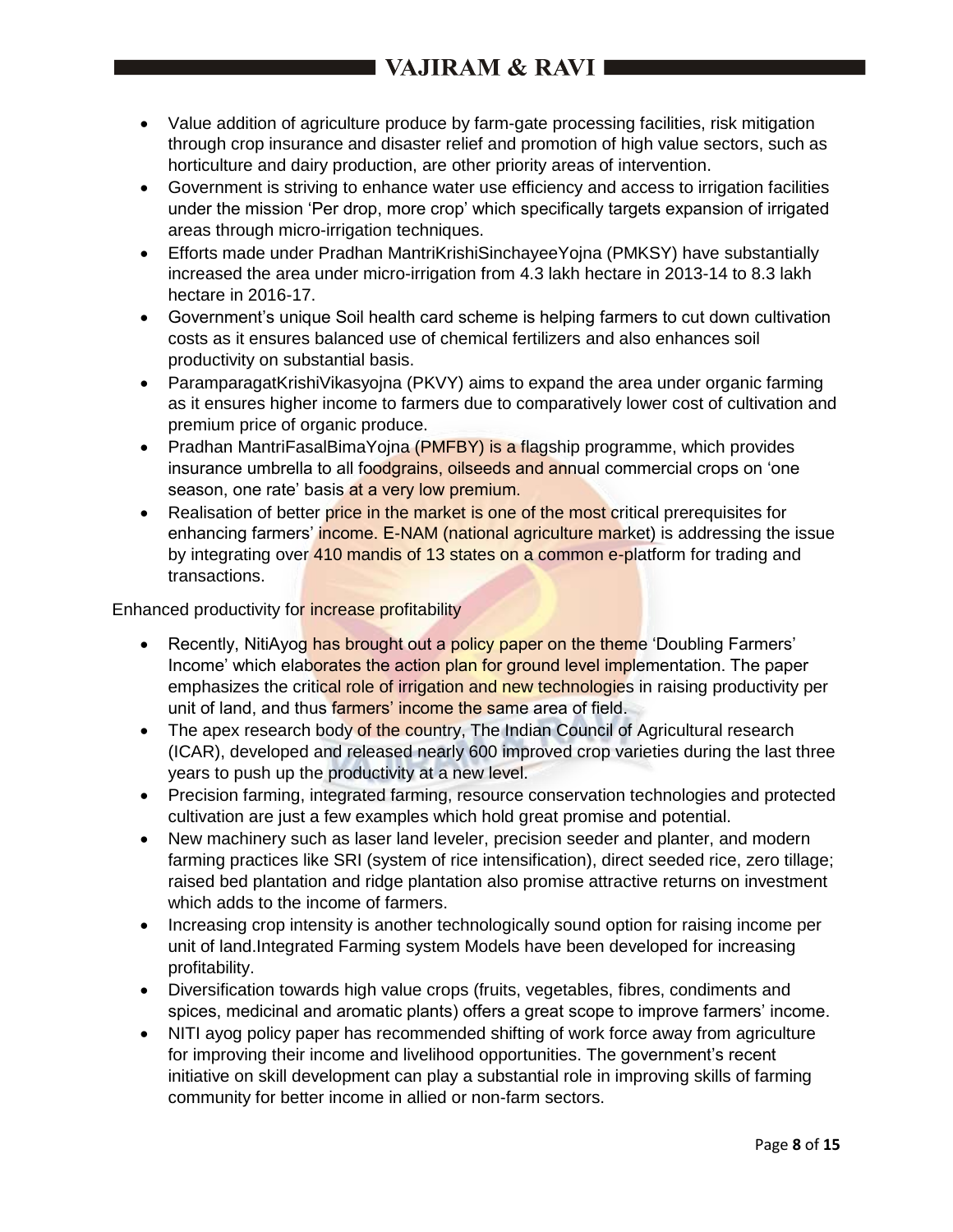New vision:

- Until now the main focus was on increasing agricultural production for food security. Of late, policy planners realized the need to raise farmers' income and also promote farmers' welfare.
- The new vision aims to reduce agrarian distress and bring parity between income of farmers and those working in non-agricultural professions. Indian agriculture sector, in its revamped version, has now geared-up to realize the dream of new India.

## **Innovation Led Reforms for New India**

- The 'New India' that inspires, motivates, disrupts governance; empower to partner with the government and emphasizes on inclusive growth of country.The new India provides opportunity to collaborate and serve the country.
- Champions of Change is an initiative to facilitate more creative and innovative technology platforms, systematic reforms to nurture the curiosity, creativity and imagination of youth of our country to achieve the dream of New India as per their desire.

Disrupt Governance Model:

- In order to make Governance effective for all citizens of our country, visible reforms were taken by government such as scraping the 1200 odd laws, which were ineffective but were in existence, increasing the reach of banking and financial sector to the last man of the society through Pradhan mantri Jan DhanYojna (PMJDY), dismantling the procedures for governance and making it visible and transparent growth, provide an opportunity to partner and do business through Government e-marketplace (GeM).
- India aims to 'cultivate one million children and youth as the Innovators of tomorrow.'
- The major initiatives of government such as Atal Innovation Mission, National IPR policy, Startup India, Make in India, NitiAyog lead Champions of Change and Digital Economy are going to fuel the development.

Atal Innovation Mission (AIM):

 AIM is established with a mission to catalyze the growth of our country through innovation, entrepreneurship, disruption in the education system.

Nurture Big Ideas of Small minds

- Atal Tinkering Lab is helping students to innovate. The objective of ATL is to foster curiosity, creativity and imagination in young minds.
- ATL will be a platform for our nation's budding talent to clearly and persuasively communicate their ideas and craft concepts addressing critical questions. The lab will provide a creative platform for young students that will be equipped with to do kind of kits on STEM education, communication, Robotics and other experimental setups, through that they could learn and play from.
- The students of Government high school, Uttrahali, Bengaluru created a Wearable device for Blind using the Atal Tinkering Platform. It has a censor which can detect the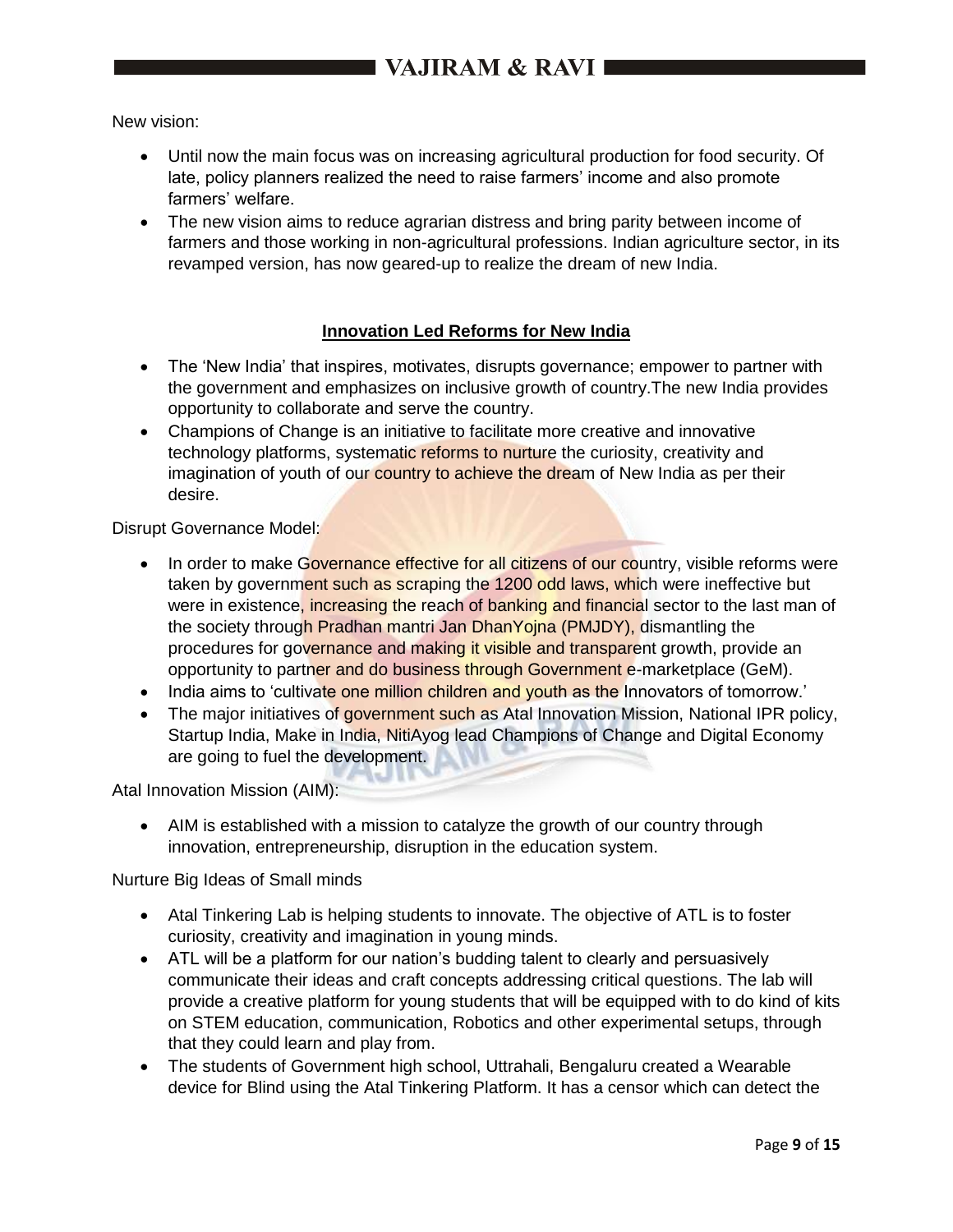obstacles using ultrasonic waves. It notifies the user using vibrations and sounds to help avoid accidents.

- There is a need for a low cost and effective scalable solution to address the issue of bulky, non-functional fire extinguisher.The students of Government senior Secondary School, sector 37 B, Chandigarh have made an attempt to develop remote control sound wave based fire extinguisher via their learning through Atal Tinkering Labs.
- Water logging in streets is becoming critical issue. The students from Best High School, Ahmedabad, through their Atal tinkering Lab (ATL) experience have worked on a prototype which measures the amount of water logged in any area during rain/flood and sends the information to Municipal Corporation, and also the area supervisors, so that corrective measures can be taken on the same before it gets too late.
- The solution may be simple but are encouraging for technology driven approach in resolving societal issues.

Conclusion:

- Both students and teachers will be a part of mentorship programs to create a greater impact of this initiative.
- This is just the beginning of a long journey to realize the dream of "Creative India-Innovative India" in its true sense to foster creativity and innovation and thereby, remote entrepreneurship and enhance socio-economic and cultural development.

## **Zero Tolerance to Corruption**

- India's "zero tolerance to corruption" approach as well as "minimum government and maximum governance" approach resulted in simplification of the governance model in recent years.
- Steps taken in this regard are abolition of the system of attestation/authentication by Government servants for submission of certificates, abolition of personal interviews for recruitment to lower level posts and weeding out inefficient public servants and those of doubtful integrity above the age of 50 years, prematurely.
- The Government demonetized high value currency to eliminate black money and corruption. A special Investigation Team was constituted to fight black money.Government also conducted online auctions of coal blocks. It sought international cooperation in G-20 meetings on ending tax havens in Europe and other countries.

## Frameworks to fight Corruption

- India's fight against corruption is led by a robust and time tested institutional and legislative framework including the Prevention of Corruption Act, an independent Central Vigilance Commission, Comptroller and Auditor general, the judges (Inquiry) act, the Lokpal and LokAyukta Act 2013, Whistleblower Protection Act 2011, Prevention of Money/Laundering Act, Benami Transactions (prohibition) Act, which cover a number of areas of criminalization and bribery.
- All Civil servants are mandatorily required to declare their assets on an annual basis.The Elected representatives are required to declare their assets every election cycle.

Making Governance smarter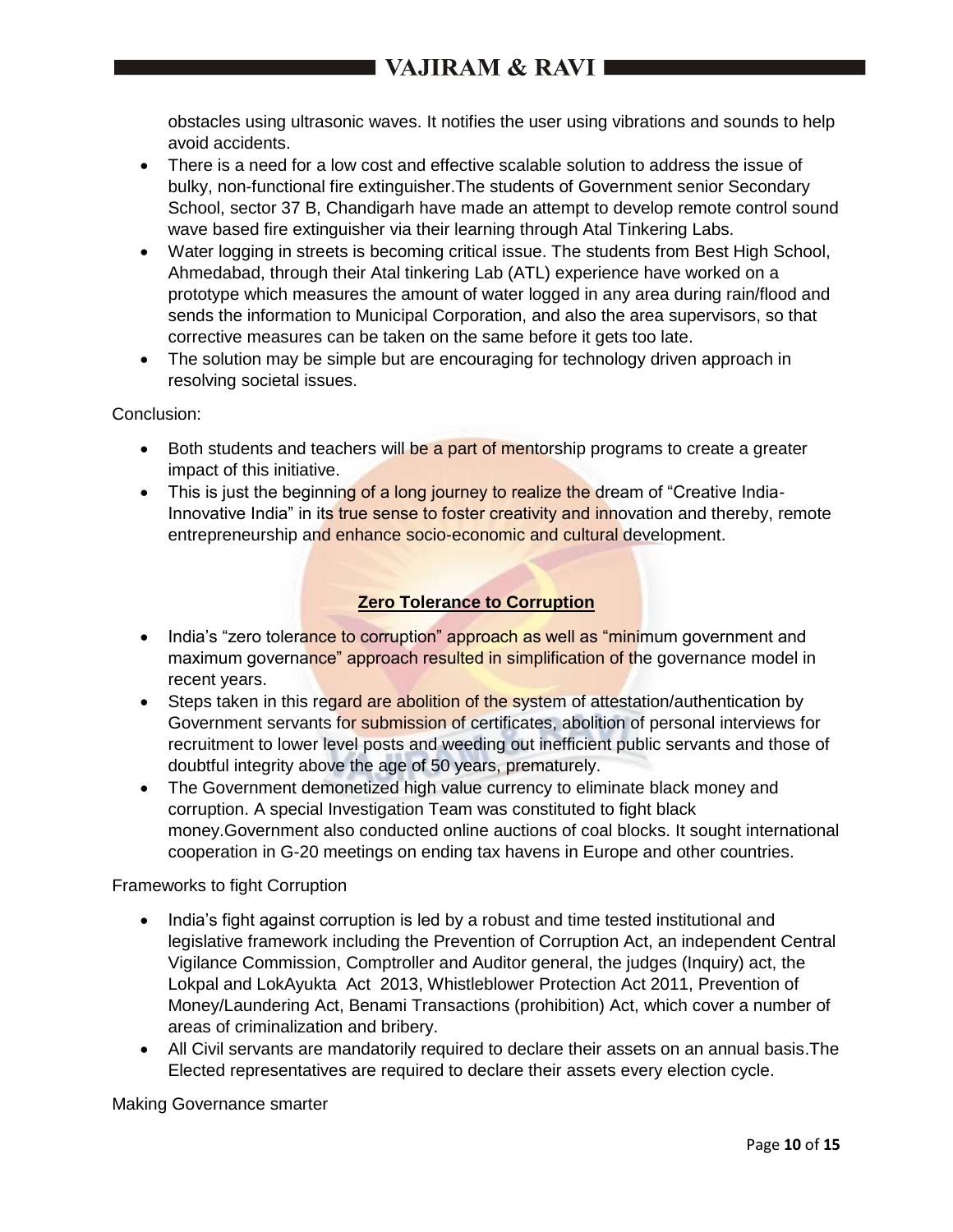- The Pradhan Mantri Jan DhanYojna is a National Mission on financial inclusion encompassing an integrated approach to bring about comprehensive financial inclusion of all the households of the country.
- The revolution in banking sector technology is a remarkable success story that has benefitted millions of Indians. The Jan DhanYojna provided universal and clear access to banking accounts with overdraft facility.
- The Aadhar act was promulgated to ensure targeted delivery of financial and other subsidies, benefits and services.
- The third major step was the introduction of BHIM (Bharat Interface for money) which is a mobile application developed by National Payments Corporation of India based on Unified Payment Interface (UPI).
- Collectively, the Jan DhanYojna, the Aadhar Act and the BHIM application have provided for a transparent government where subsidy flows reach the beneficiary in a timely and effective manner.

## Focus on Preventive Vigilance

- The Central Vigilance commissions (CVC) traces its origins to the recommendations of the Committee of Prevention of corruption, headed by Sri K.Santhanam.
- The Santhanam committee identified four major causes of corruption namely, administrative delays, government taking upon themselves more than what they could manage by way of regulatory functions, scope of personal discretion in the exercise of powers by different public servants and cumbersome procedures.
- The CVC has endeavoured to ensure transparency, objectivity and accountability into the public administration.
- Several preventive measures have been introduced by the CVC. Measures like Government E-Market (GEM) have helped improve the accountability and integrity in public procurement by encouraging e-tendering and e-procurement.
- The CVC has sought to create a people's movement against corruption through an epledge to be voluntarily taken by the citizens and organizations. An Integrity Index has been developed for enabling transparency, efficiency and citizen centric governance.

## Strengthening Audit and accounting

- Since 2014, the CAG adapted to the Government's reforms in financial governance in the organization's accounting and auditing practices.
- Some of the big changes introduced in financial governance are amalgamation of the Railways and General Budgets, the merger of planned and non-planned expenditures, opening up of a number of sectors for foreign direct investment and introduction of Goods and services Tax.
- Looking at the enormity of the flow of funds to urban and rural local bodies, their numbers and the geographic spread, the CAG has identified their audit as critical area that must be clearly understood from the perspective of materiality and risk and addressed accordingly.

#### Transparency in Governance

• The Right to Information (RTI) Act 2005 is a rights based law that has deepened India's democracy and created a durable stake for citizens in the administration of the Nation.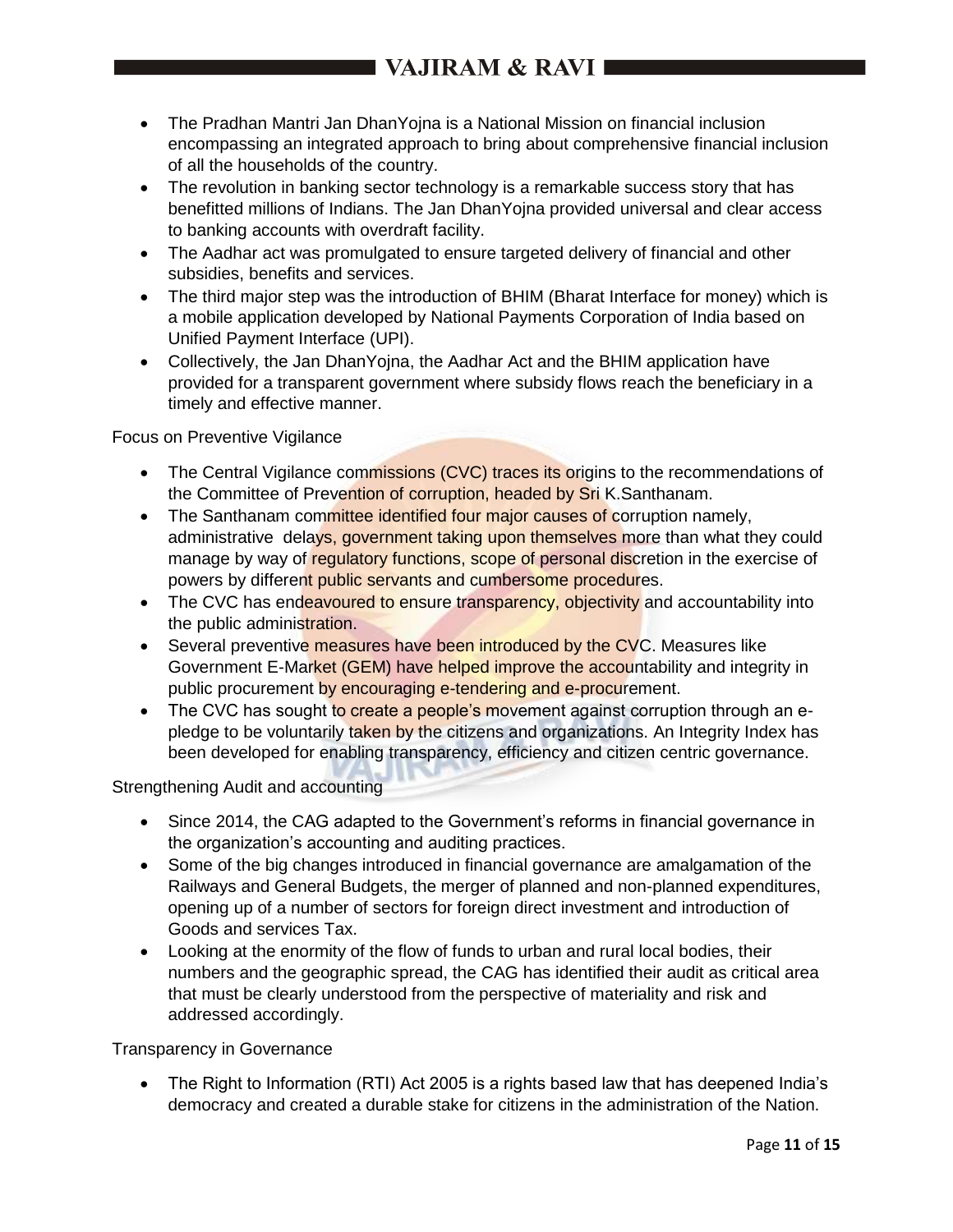- The RTI act has led to improvements in governance. By sharing information, the citizens have become part of the decision making process, which leads to creation of trust between citizens and Government.
- The Lok Pal and LokAyukta Act 2013has been passed to strengthen the fight against corruption.

Prevention of Corruption

 The Prevention of Corruption Act is an act to consolidate and amend the law relating to the prevention of corruption. The law provides for punishments for taking gratification other than legal remuneration in respect of official acts. The investigation powers have been given to the CBI and State Police authorities.

Safeguards for whistle Blowers

 In order to give statutory protection to whistle blowers in the country, the Public Interest Disclosures and Protection to Persons making the Disclosures bill, 2011 was passed.

Crackdown on Benami transactions

- With a view to provide effective regime for prohibition of benami transactions, the Benami Act was amended through the Benami Transactions (prohibition) Amended Act, 2016.
- The amended law empowers the Income Tax authorities to provisionally attach benamiproperties which can eventually be confiscated.Several benami transactions have been identified since the coming into effect of the amended law.

Conclusion:

• India continues to fight against corruption and black money. These efforts led by the focus on smart governance are yielding positive results.

# **Energising Youth through Skill Development**

- Classified as a newly industrialized economy among the developing nations, India is yet to reap the benefits of demographic dividend in view of its young population.
- Around half of our country's population is self employed and around 93% of them are in unorganized sector. India's working age population is projected to touch 170 million by 2020 based on the rate of its population growth, increased work force participation and rising higher education enrolment.
- Therefore creation of employment opportunities and creation of employable youth population should go hand in hand.

Skill Deficit:

- Employment growth have been stagnant and interventions have often been unresponsive. Only 10% of the total workforce receives some skill training.
- Capacity building in existing systems of training, maintaining quality and relevance in training, creating institutional mechanism and financing these training initiatives are some of the challenges for skill development that the government is facing.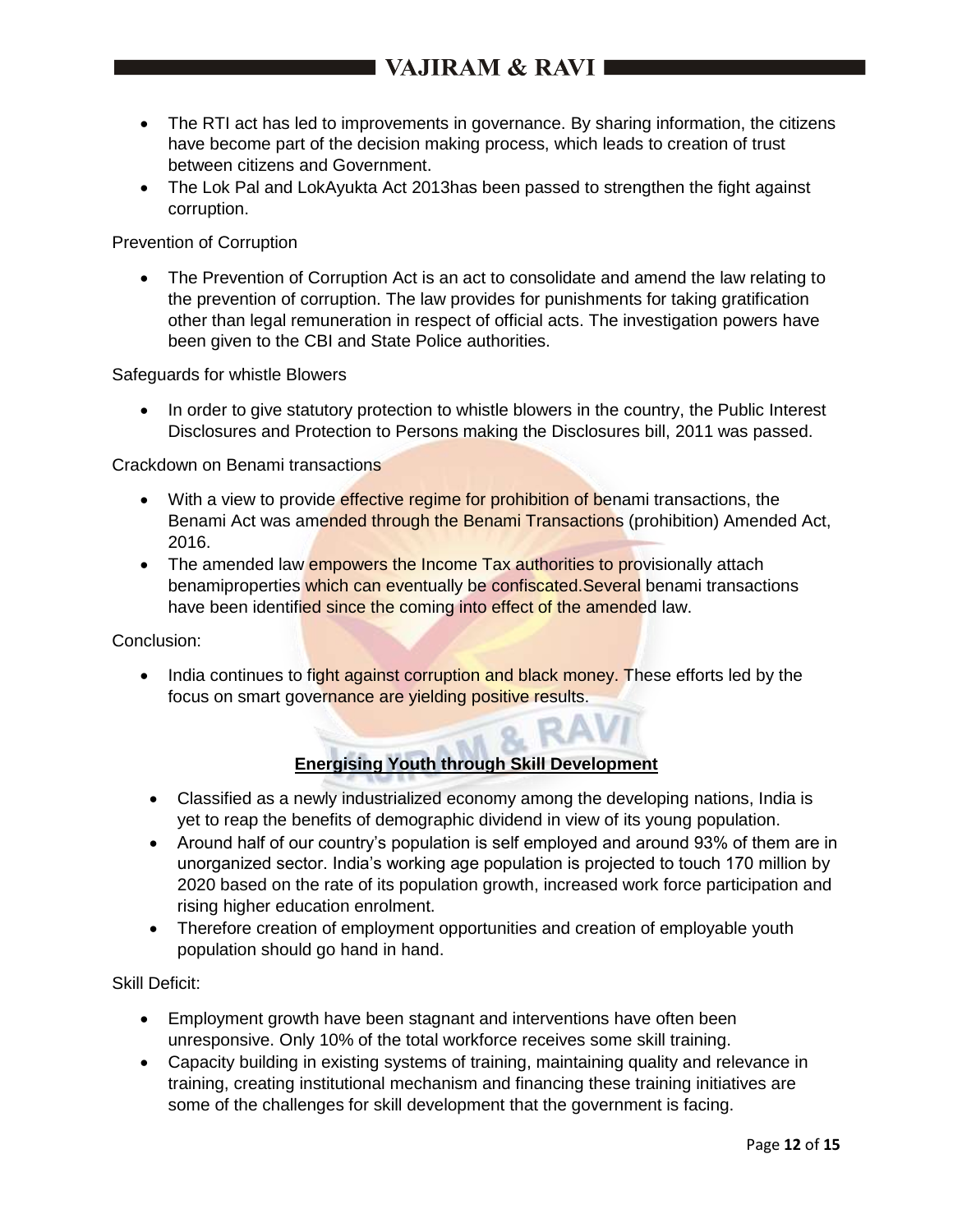To Create Employable Workforce:

- According to a study, India has not fared well on the rankings for patent and growth of new start-ups. Thus, skilling has become the only way out to improve the entrepreneurship landscape of the country.
- Besides the need to create a skillful workforce in near future, the government has also has a mandate to address issues such as demand-supply mismatch, scalability and sustainability of the training programmes require, recruiting and training good quality trainers etc.

#### Skill India Programme

- A new ministry has been formed by the government for Skill Development and Entrepreneurship (MSDE). The National Policy on Skill Development envisions enhancing employability among the labour force of the country in the midst of technological advancement and labour market demand.
- Pradhan MantriKaushalVikasYojana (PMKVY) is a skill development programme that identifies industry-relevant skills required to acquire gainful employment for the youth.
- Schemes under PMKVY are implemented through National Skill Development Corporation (NSDC).
- The National Institute for Entrepreneurship and Small Business Development was set up to offer training, consultancy, research etc. in order to promote entrepreneurship.

Enabling Environment for Entrepreneurship:

- Universities are establishing incubation centres and appointing mentors to support student entrepreneurs in their start-up ventures.
- The Ministry of Skill Development and Entrepreneurship also attempts to connect the mentors, peers and incubators to establish a solid networks of entrepreneurs and Ehubs.

Employability Skills through Entrepreneurship Education:

- Education with a clear purpose has to enhance entrepreneurial efficacy through providing them knowledge, skills and attitude to deal with the complex situations arising out of any entrepreneurial venturing.
- The Entrepreneurship Development Institute of India, Ahmedabad which was established to provide comprehensive education and training in entrepreneurship to the country's youth also conducts for children in order to boost their confidence and entrepreneurship oriented motivation to tap their entrepreneurial instincts.

Suggestion and Road-Ahead to create more Skill-Preneurs:

- Gender focus is important to advance women and transgender focused skill development initiatives and promote entrepreneurship among the discriminated genders. In order to eliminate regional imbalance and oversight and lack of attention paid to the lower caste groups and other marginalized communities, special focus on skill training should be mooted for them to ensure "inclusivity for all".
- The training programmes must offer "diversified services portfolio" in order to cater to the diverse beneficiaries whose social, economic and day to day life experiences are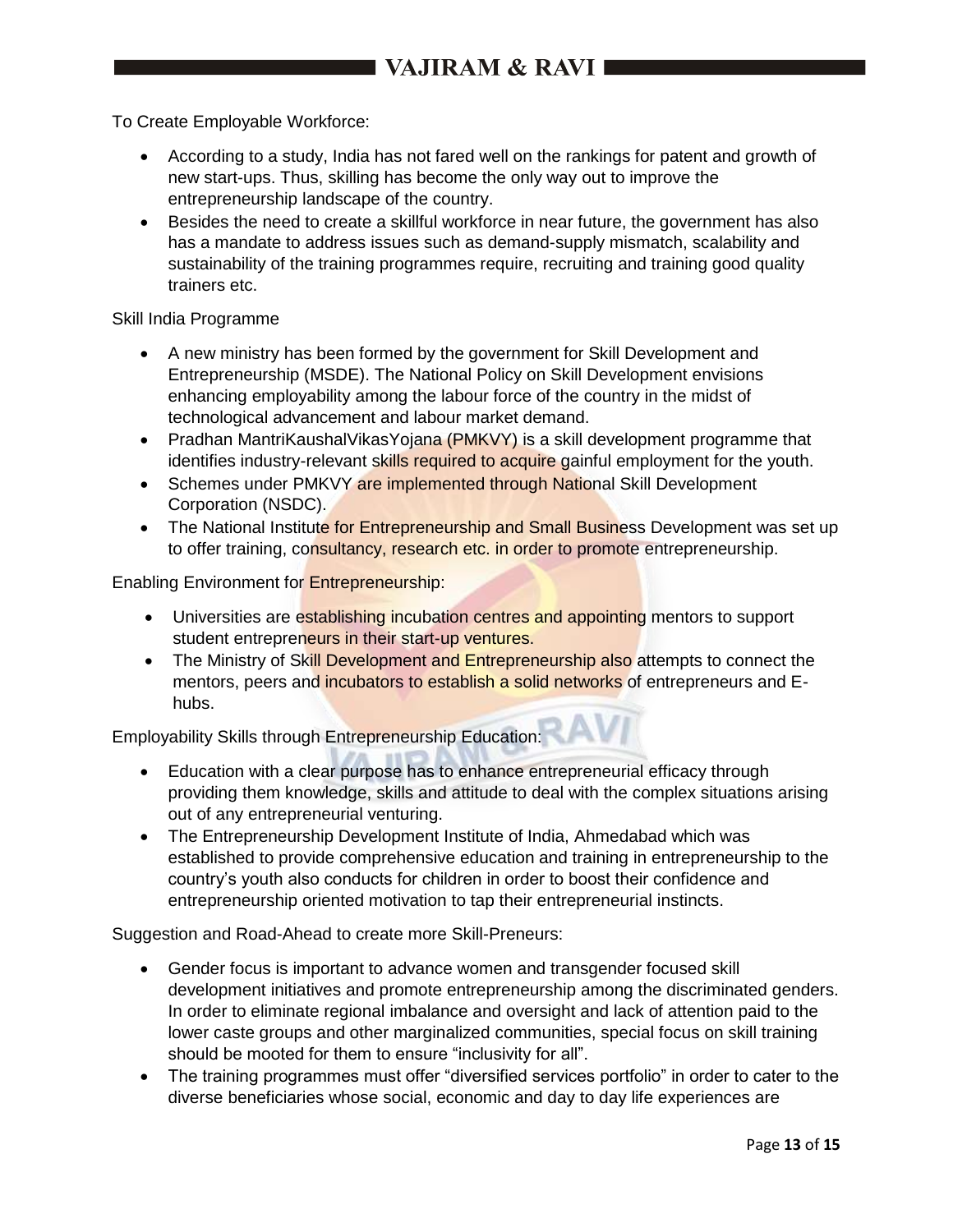different. For instance, flexible schedules, instruction in regional language, location specific examples will help students from diverse backgrounds to understand and relate to the programmes.

- There is need to develop a comprehensive and accessible online assessment tools and training curriculum for the benefits of other concerned institutes to develop and promote entrepreneurship and skill training within their campuses.
- There should be provision for regular upgradation of vocational education framework under National Skill Qualification Framework.
- Government and other institutional bodies must engage in impact evaluation of government schemes and incentives on entrepreneurship development programmes to reduce financial stress and promote partnership with domestic skill entrepreneurship development players for better institutional interaction.
- Funding linked training mechanism to encourage enterprise creation should be devised.
- Incubation and acceleration development programmesshould be facilitated to assist hitech entrepreneurs and skill-preneurs.

## **Role of Women in New India by 2022**

- On 15 August 2017, the PM unveiled his vision for New India. The 'New India' initiative envisages that the poor shall have concrete houses, access to electricity, healthcare, sanitation and education, farmers' incomes shall be doubled, there must be ample opportunities for the youth and women, and India would be free of communalism, casteism and terrorism by 2022.
- For this a new slogan has been given by the PM, "Sankalp Se Siddhi" which means "Attainment through Resolve".
- The New India initiative has put thrust on several key areas. Some of them includes Doubling Farmers' Income, Housing For All and Women Empowerment. A country can not develop if it ignores its women. Hence, govt. is working for the empowerment of women as well.
- Accordingly, not only many new programs have been started for the development of women and children but several provisions have also been added to the ongoing programs for making them women friendly.
- For instance, Housing for All schemes prefers women of the households while allocating house under Pradhan MantriAwasYojana.

Various constitutional safeguards:

- The constitution guarantees all Indian women equality (Article 14); No discrimination by state (15(1)); Equality of opportunity (16); Equal pay for equal work (39(d))
- In addition, it allows special provisions to be made by the State in favour of women and children (15(3)); Renounces practices derogatory to the dignity of women (51(A) (e))
- Allows provisions to be made by the State for securing just and humane conditions of work and for maternity relief (42)
- Empowerment is about choices and the ability to exercise women's choice will be limited unless they are more involved in policymaking.